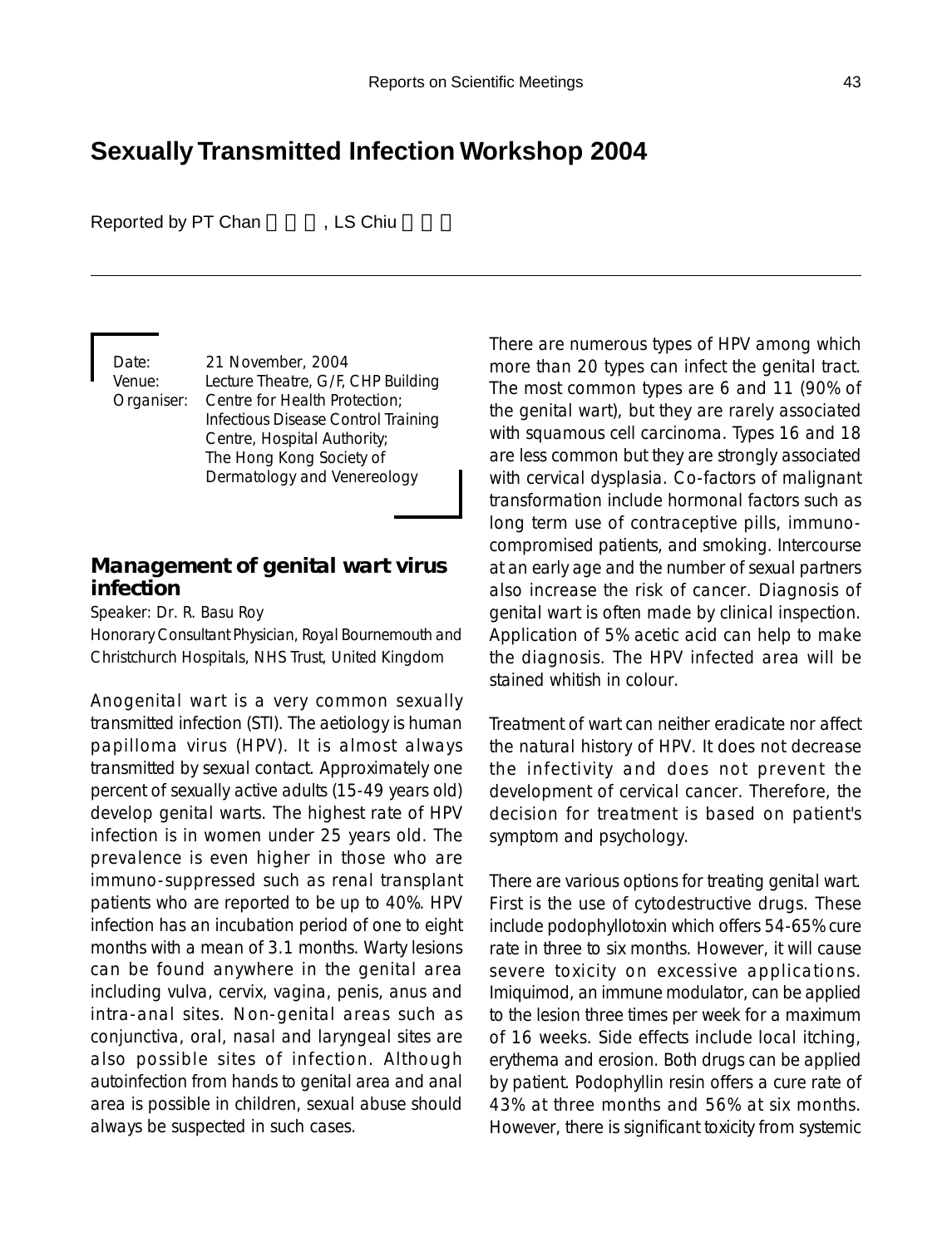absorption. 5-Fluorouracil (5FU) is a pyrimidine antagonist which offers a cure rate of 33-70% after daily application of eight weeks. The side effect is painful ulceration. It can be used for treatment of intrameatal and intravaginal warts (2.5 grams of cream for five consecutive nights and as an adjunct to laser therapy to minimise recurrence). Trichloroacetic acid (TCAA) works as a caustic agent and is a 50% solution in ethanol. It destroys wart by chemical coagulation of proteins. It can be used during pregnancy. However, it is extremely erosive to skin. Careful protection of the surrounding skin such as the use of petroleum jelly or sodium bicarbonate is needed. The above three kinds of drugs should be administered by trained health care workers. The second method of treatment is surgery. Removal of wart can be done by excision, diathermy, scissor, curettage, cryosurgery or laser  $(CO<sub>2</sub>)$  surgery. Other treatment such as topical or intra-lesion interferon, immunomodulatory approaches and autogenous vaccine therapy have also been tried but are very rarely use due to the cost and systemic side effects.

Though removal of the wart cannot prevent further recurrence, transmission of HPV and development of cervical cancer, it can alleviate the anxiety of some patients. Therefore, it is important to have a thorough discussion with patient about the pros and cons of initiating treatment. It is also important to exclude other STI as well. Contact tracing is necessary. Cytology screening (Pap smear) should be encouraged.

A conservative approach is used in pregnancy as warts tend to regress after delivery and most of the commonly used cytodestructive topical agents are contraindicated. Removal is only recommended if the warts obstruct delivery or cause much symptom. Potential harm of genital wart to newborns includes laryngeal papillomatosis which is usually caused by HPV type 6 and 11.

In conclusion, genital wart is a common sexually transmitted infection caused by HPV infection. Some strains of HPV are strongly associated with squamous cell carcinoma. Treatment of genital wart is only for symptomatic relief (both physical and psychological).

### *Learning points:*

Anogenital wart is a common sexually transmitted infection caused by human papilloma virus. Type 16 and 18 are associated with squamous cell carcinoma. Treatment of wart does not decrease infectivity and does not prevent malignancy.

# **The consequences of untreated sexually transmitted infections in women**

Speaker: Dr. I. Ahmed-Jushuf Consultant Physician in Sexual Health, Nottingham City Hospital, United Kingdom

It was estimated by the WHO that there were 340 millions new sexually transmitted infections (STI) cases in 1999. Apart from causing disease and death, STI also facilitates transmission of HIV by ten times. It can have consequences for partners and newborns as well.

Pelvic inflammatory disease (PID) is a serious consequence of STI as it is associated with long term complications including Fitz-Hugh-Curtis Syndrome (20%), ectopic pregnancy (20%), infertility (20%), menstrual disorder, dyspareunia and neonatal infection. Its symptoms are sometimes non-specific and careful history taking is needed to identify the risk factors. Common signs and symptoms include lower abdominal pain, dyspareunia, inter-menstrual bleeding, abnormal vaginal discharge, adnexial tenderness, cervical motion tenderness and fever. Risk indicators are age <30 years old, multiple partners, past history of STI, insertion of intrauterine device <six weeks, post-partum endometritis, recent pelvic procedure and bacterial vaginosis. Causative organisms include *Neisseria gonorrhoeae, Chlamydia trachomatis* and anaerobes. Treatment can be either ofloxacin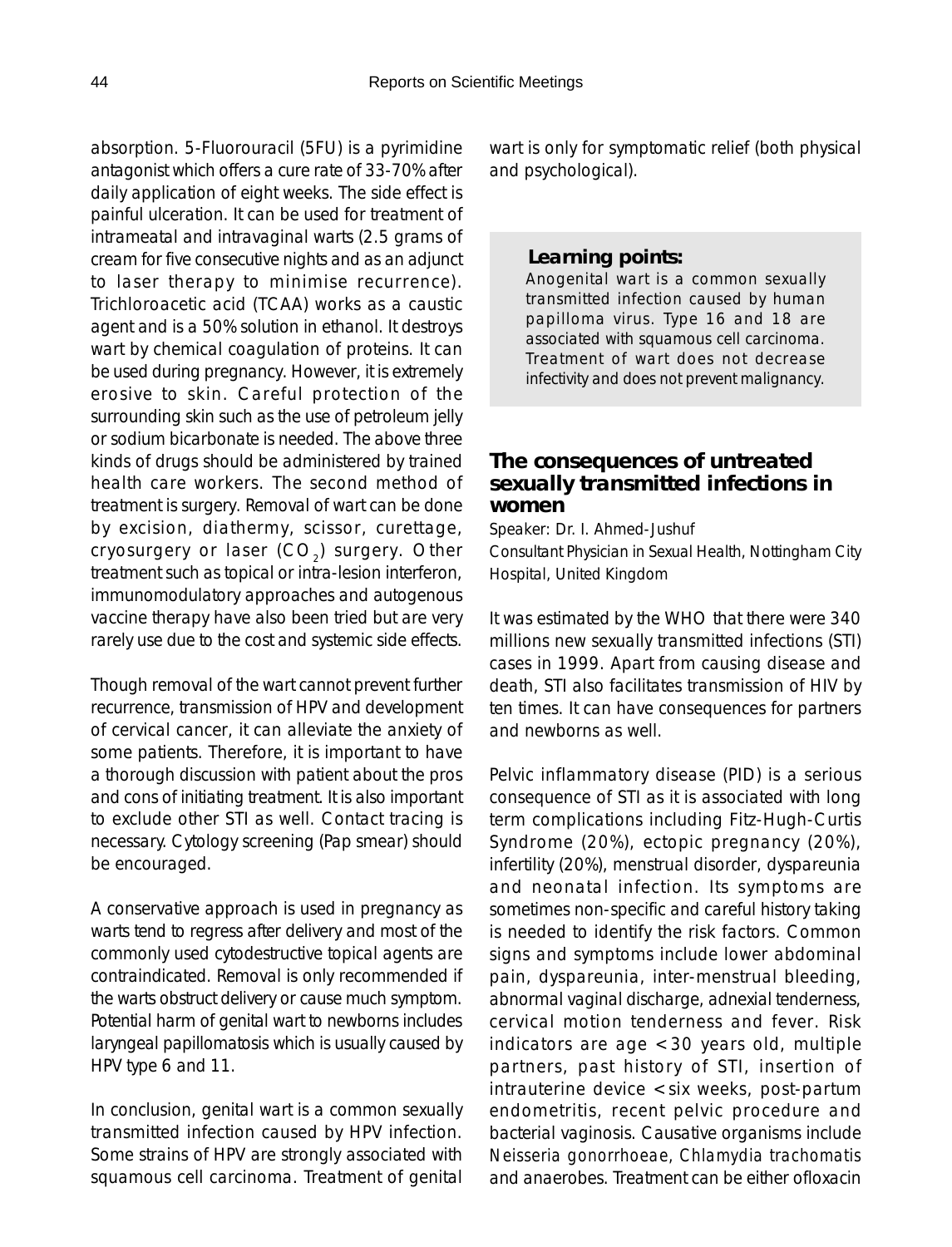400 mg twice daily and metronidazole 400 mg twice daily for two weeks or a stat dose of intramuscular injection of 250 mg ceftriaxone/ 2 gram of cefoxitin, with oral probenecid 1 gram, followed by 100 mg doxycycline twice per day and 400 mg metronidazole twice per day for two weeks. Besides drug treatment, it is important to perform contact tracing and treat the partners as

well. Follow up should be arranged to look for

any long term complications.

STI in pregnancy was also discussed. Syphilis can be transmitted to neonates leading to congenital syphilis. Multi-organ failures are observed in the first two years of life including rash, haemorrhagic rhinitis, periostitis, osteochondritis, nephrotic syndrome, cranial nerve palsy and thrombocytopenia. Treatment of genital herpes with oral acyclovir is only recommended for primary *herpes simplex* virus infection in the third trimester of pregnancy. Caesarean section is indicated if lesions present during labour. Treatment of mother and baby with oral acyclovir is indicated if vaginal delivery is unavoidable. Special considerations should be made in treating genital warts during pregnancy as several common topical agents like podophyllin and 5-fluorouracil are contraindicated. Cryotherapy and TCAA are safe in pregnancy. Caesarean section is only indicated if the wart obstructs the birth canal. Finally, motherto-child transmission of human immunodeficiency virus is up to 40% without intervention. Transmission rate can be reduced to less than one percent with timely HAART (highly active antiretroviral therapy) and caesarean section.

#### *Learning points:*

STI can cause significant morbidity to patients as well as their partners and newborns. One of the serious consequences is pelvic inflammatory disease. The choice of a treatment regimen for PID should be based on its local epidemiology and the local antimicrobial sensitivity patterns. Early identification and appropriate treatment of STI can minimise their adverse effects.

# **Sentinel syndromic sexually transmitted infection surveillance in private clinics in Hong Kong**

Speaker: Dr. K.T. Chan Acting Senior Medical and Health Officer, Special Preventive Program, Centre for Health Protection

Sexually transmitted infections (STI) are important disease entities as they cause significant disease burden and facilitate transmission of human immunodeficiency virus (HIV) in the community. Currently, information on STI in Hong Kong is reflected by data from public Social Hygiene Clinics, behaviour surveillance study which is carried out yearly and STI/HIV survey (with contribution from the private sector as well) which is carried out every five years. STI surveillance comprises several elements, including studies on aetiology of STI syndromes and bacterial resistance that are important in individual patient care, as well as collection of prevalence data on STI in order to improve program management. Individual STI syndromes are of different values in monitoring STI incidence. For example, urethral discharge in man is a good measure of the incidence of *Neisseria gonorrhoeae* and *Chlamydia trachomatis* infection as they often have acute, symptomatic presentations and are relatively specific for infection with STI pathogens. In contrast, vaginal discharge is a weak indicator of STI infections as there are many other non-STI causes for this symptom. In female, endocervical gonorrhoea or chlamydia infection is a good measure of STI prevalence as these diagnostic tests are specific for active, untreated infection and these infections can be asymptomatic in women.

Sentinel syndromic sexually transmitted infection surveillance involves collection of patients' data from five groups of doctors serving different territories in Hong Kong: dermatologists, gynaecologists, group practitioners, general practitioners and doctors in Social Hygiene Clinics. The information collected includes age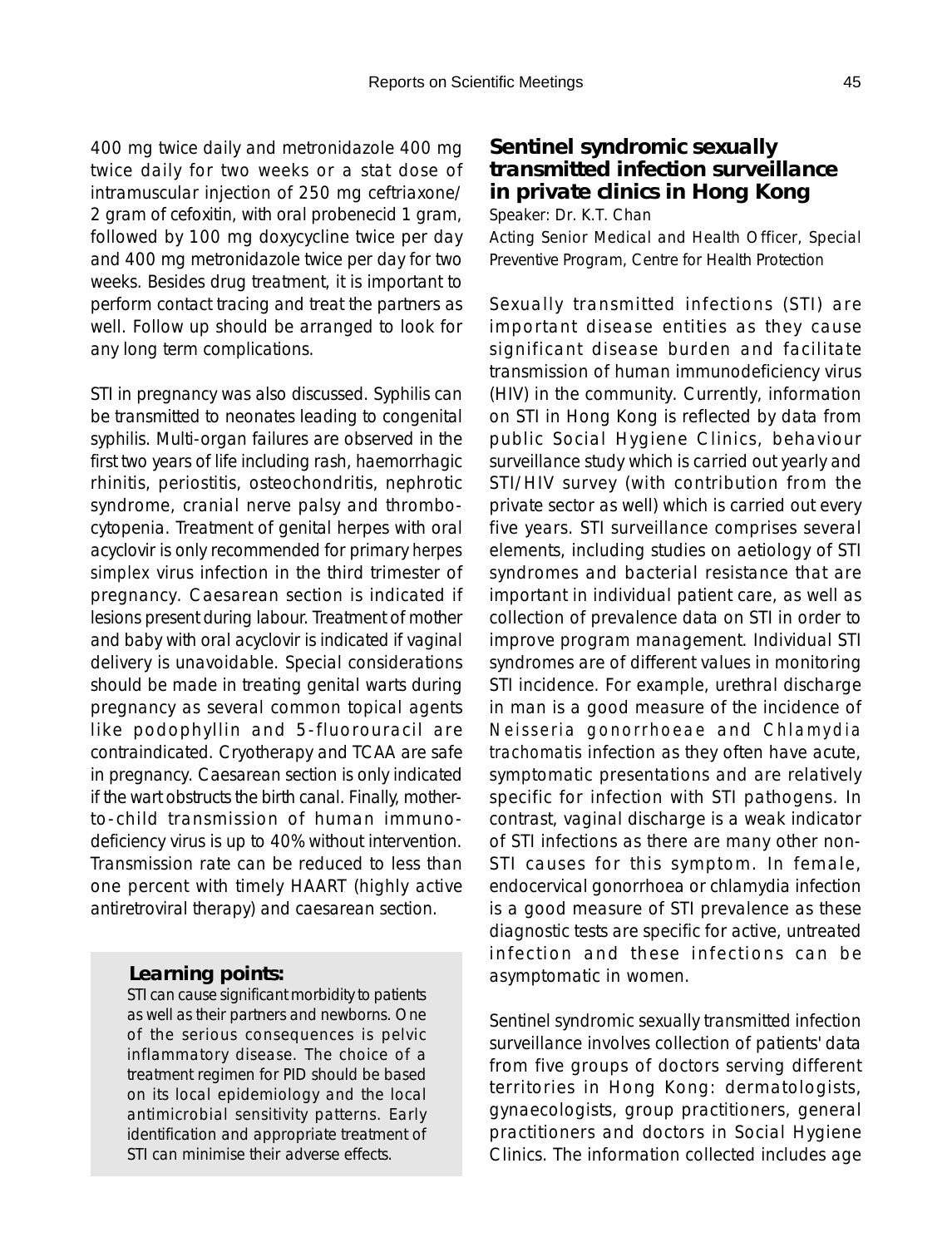of patient, gender, syndromic STI diagnosis, laboratory test performed and behaviour on condom use. The survey is carried out over one week period in every quarter of the year. Preliminary findings of the survey show that most STI are diagnosed by doctors in Social Hygiene Clinics, private dermatologists and general practitioners, with the highest number of STI diagnosed per day seen in Social Hygiene Clinics. Only a small percentage of patients seen for STI are below the age of 20. The syndromes of STI most frequently detected in Social Hygiene Clinics are genital growth, followed by genital discharge (urethral and vaginal) and genital ulcer. On the other hand, in the private sector, the most common syndrome is genital discharge (urethral and vaginal), followed by genital ulcer and genital growth. There is a trend of decreasing condom use as age of patients increases and in male patients aged greater than 50 years old, with up to 60% never use condom. Moreover, less than 30% of patients attending private practitioners have been tested for syphilis and HIV serology. In the long run, regular sharing of collected STI information and reinforcing further collaboration on sentinel STI surveillance in the private sector may produce more representative data for monitoring of STI prevalence and patients' behaviour.

#### *Learning points:*

Sentinel syndromic sexually transmitted infection surveillance in private clinics can complement data from the public sector to give a more representative data on STI in Hong Kong. Each STI syndrome has different value in monitoring STI incidence and prevalence.

### **Overview of genital ulcer disease**

Speaker: Dr. I. Ahmed-Jushuf Consultant Physician in Sexual Health, Nottingham City Hospital, United Kingdom

There are five sexually transmitted infections that can give rise to genital ulcer, namely, syphilis, herpes simplex, chancroid, lymphogranuloma venereum (LGV) and donovanosis. The prevalence of different pathogens in genital ulcer syndrome varies from one country to another. Syphilis can be divided into early (including primary, secondary and early latent syphilis) and late (including late latent and tertiary syphilis) stages. The diagnosis of primary syphilis is suspected when the typical indurated, painless chancre with a clean base is seen. A chancre can occur at genitalia, mouth or fingers or elsewhere depending on the site of inoculation. In the early stage, dark ground examination for spirochete may help in diagnosis. Serology is also useful to confirm the diagnosis but it takes time to develop an antibody response. Penicillin injection remains the most effective treatment for syphilis. When it is contraindicated, alternative drugs such as doxycycline, oxytetracycline, erythromycin, azithromycin and ceftriaxone can be tried.

Herpes simplex (HSV) is a common cause of genital ulcer in the Western countries. It presents as multiple vesicles or painful superficial erosions. The diagnosis is confirmed by viral culture. Antibody to HSV is present in a high percentage of sexually active subjects in Western countries and is unable to tell whether HSV is the cause of the current genital ulcer. Primary herpes simplex is frequently more symptomatic than recurrent herpes. Moreover, complications such as urinary retention, meningism and constitutional symptoms are seen more frequently in primary herpes simplex infection. Antiviral agents, including acyclovir, valaciclovir or famciclovir, can be used in first episode genital herpes. Genital hygiene and topical analgesics are also useful. Acute retention of urine may either be due to neurological involvement or due to pain in passing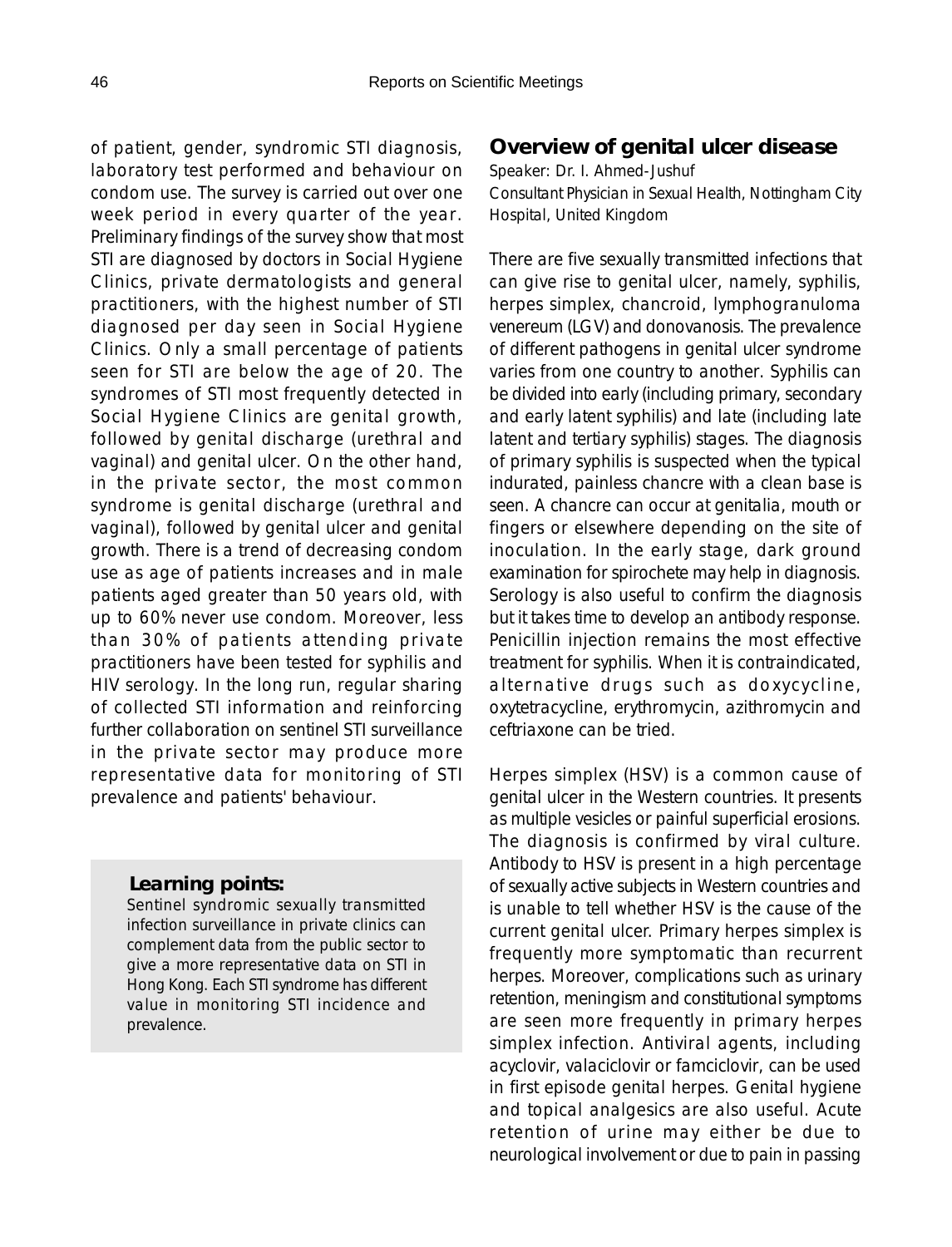urine. Adequate topical or systemic analgesics should be tried in the first place. If it fails, suprapubic catheter should be inserted. The speaker warns against urethral catheterisation as this may introduce ascending herpes infection. Psychological support and counselling is also important in newly diagnosed herpes simplex. For recurrent herpes, usually only topical analgesic is necessary as the symptoms tend to be transient and less severe. In patients with extremely painful recurrences, especially if the recurrences are too often (greater than six times per year), suppressive antiviral therapy can be considered. In immunosuppressed cases, such as HIV positive patients, a longer course of oral antiviral agent may be necessary.

Chancroid is due to infection by *Haemophilus ducreyi*. It is a prevalent cause of genital ulcer in Africa, Caribbean and Southwest Asia. The diagnosis is suspected when multiple 'dirty' ulcers and enlarged regional lymph nodes (buboes) are seen. Gram-stained smears from the ulcer may show gram-negative coccobacilli forming the characteristic shoal of fish appearance in about 50% of cases. Culture has a sensitivity of 70-80% but a special culture medium is needed. Polymerase chain reaction is a new tool in the diagnosis of chancroid but is not widely available. Ciprofloxacin, erythromycin, azithromycin, spectinomycin and ceftriaxone are antibiotics of choice in the treatment of chancroid.

LGV is caused by *Chlamydia trachomatis* types L1 to L3. It accounts for up to 10% of genital ulcer syndrome in India, Africa, Papua New Guinea and Caribbean. Men usually present with acute LGV, whereas women usually present with late stage disease. The primary stage is usually transient and is characterised by painless, self-healing and nonindurated ulcer. This is followed by lymphadenitis of the inguinal, femoral or even iliac nodes. Genitoanorectal syndrome occurs in later stage of disease and can be manifested as proctocolitis, perirectal abscess or fistulas, strictures of urethra or rectum, and genital elephantiasis secondary to lymphatic obstruction. The diagnosis can be confirmed by culture, complement fixation test, fluorescence antibody test or polymerase chain reaction. The Frei intradermal test is now abandoned. Doxycycline or erythromycin can be used for the treatment of LGV.

Donovanosis is due to infection by *Calymmatobacterium granulomatis*. It is mostly found in Papua New Guinea, Southeast India, Caribbean, South America, Australia and South Africa. Clinical presentation is that of a non-healing ulcer with a clean, beef red base and some degree of fibrosis or scarring may be seen. It is often diagnosed on skin biopsy with Donovan bodies seen histologically. Polymerase chain reaction and serological tests are not commercially available. Cotrimoxazole, doxycycline, erythromycin, azithromycin, gentamicin, norfloxacin are antibiotics that can be used in donovanosis.

#### *Learning points:*

Syphilis, herpes simplex, chancroid, lymphogranuloma venereum and donovanosis are five sexually transmitted causes of genital ulcer. Their relative importance and prevalence vary in different countries.

# **Management of urethral and vaginal discharge**

Speaker: Dr. R. Basu Roy

Honorary Consultant Physician, Royal Bournemouth and Christchurch Hospitals, NHS Trust, United Kingdom

Sexually transmitted infections (STI) are important as they can lead to multiple complications. In men, they may lead to infertility, urethral stricture and facilitate HIV infection. In women, besides facilitation of HIV transmission, they can cause pelvic inflammatory disease, infertility, ectopic pregnancy, fetal loss, neonatal pneumonia/ conjunctivitis and cervical cancer. The main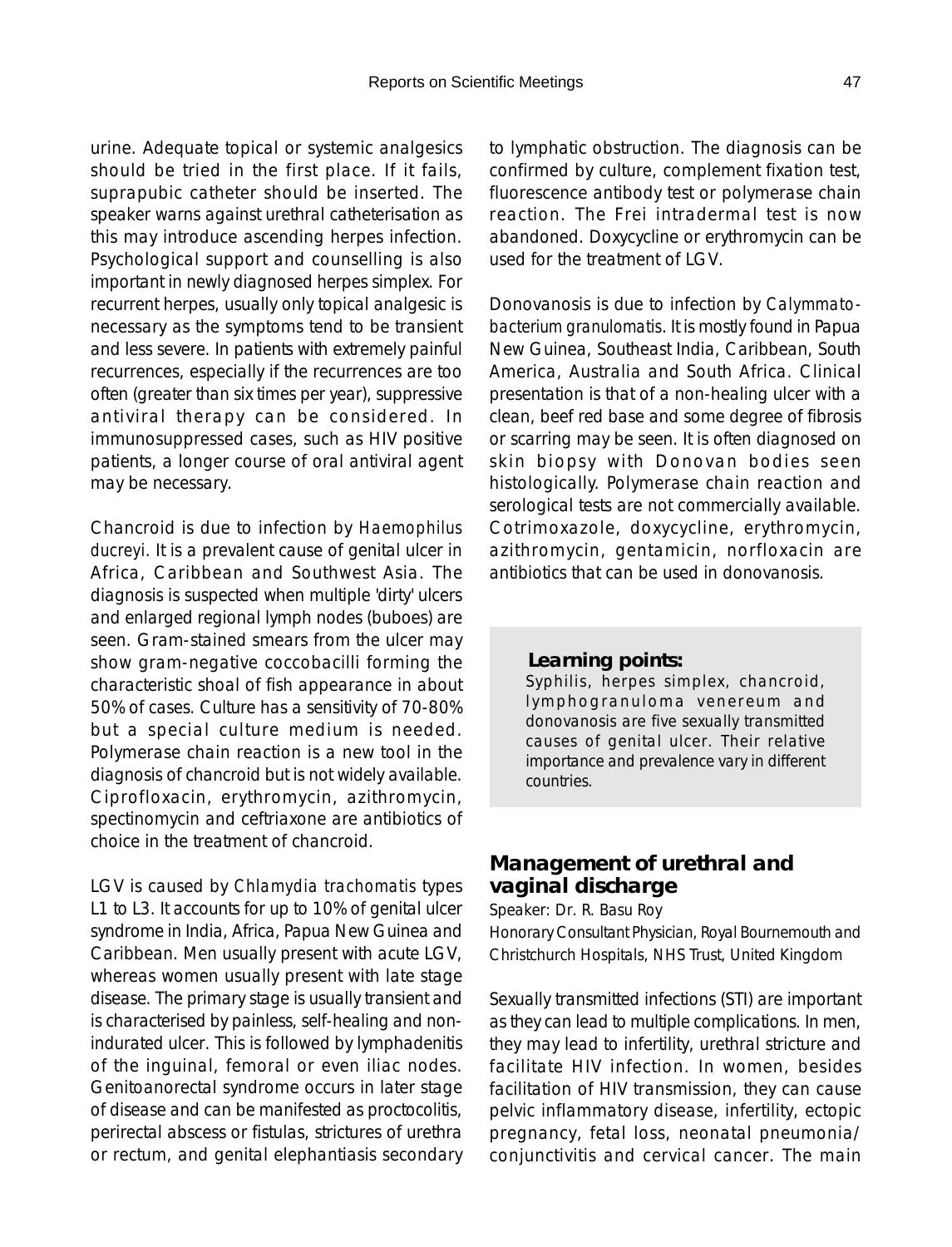feature of syndromic approach is that main infectious causes are grouped according to syndromes and all important causes for that syndrome are treated. The advantages of syndromic approach include complete STI care offered at first visit, treatment more readily accessible, and emphasis on patient education, partner notification and sexual health promotion. However, the inherent problems of such an approach include oversimplification of disease management, a possible wastage of drugs, and promotion of antibiotic resistance by overtreating all possible causes at the same time.

Urethritis can be caused by *Neisseria gonorrhoeae, Chlamydia trachomatis, Ureaplasma urealyticum, Mycoplasma genitalis, Trichomonas vaginalis, Candida species* and *herpes simplex virus*. In up to 20-30% of cases, no microorganism can be identified. The vulnerable factors for urethritis are patients' age below 25 years, frequent partner change, contact with commercial sex workers and drug abuse. In physical examination of a patient with urethral discharge syndrome, it is also necessary to check for inguinal lymphadenopathy, examine the testis, epididymis, spermatic cord and look for rashes or ulcers. Syndromic management of urethral discharge covers both *Neisseria gonorrhoeae* and *Chlamydia trachomatis*. The appropriate choice of drugs will be guided by local knowledge on resistance patterns. Untreated urethritis can lead to epididymo-orchitis, seronegative reactive arthritis, Reiter's syndrome and chronic recurrent non-gonococcal urethritis.

The commonest pathogens causing acute epididymo-orchitis in patients aged below 35 years are *Neisseria gonorrhoeae* and *Chlamydia trachomatis*. Other causes include enteric organisms following urethral catheterisation. It can also occur in 12-19% of men with Behcet's disease. The differential diagnosis includes testicular torsion, abscess, obstructed inguinal hernia, tumour, tuberculosis or fungal epididymo-orchitis. For STI causes and male

aged below 35 years, ceftriaxone injection, followed by doxycycline for 10 to 14 days is suggested. For non-STI causes and men aged above 35 years, ofloxacin or ciprofloxacin for 10 to 14 days can be used. Again the choice of antibiotics depends on local resistance patterns.

Acute prostatitis can be secondary to infection by gram-negative organisms (e.g. *E. coli, Proteus species, Klebsiella species*), enterococci, *Staphylococcus aureus* and rarely by *Bacteroides*. It manifests as symptoms of urinary tract infection, low back pain, penile/rectal pain, fever, arthralgia and myalgia. Physical examination may show pyrexia, tachycardia and tender prostate. Midstream urine, blood culture and prostatic massage are often needed in investigating patients with acute prostatitis. Ciprofloxacin, ofloxacin, cotrimoxazole or trimethoprim for 28 days can be used in treating acute prostatitis. Intravenous cephalosporin may be necessary for more severe cases.

Chronic prostatitis can be secondary to infection by *E. coli, Staphylococcus aureus* or *Streptococcus faecalis*. Some chronic prostatitis cases are not induced by bacteria, causing chronic pelvic pain syndrome and prostatodynia. Patients with chronic prostatitis can present with pain over the perineum, lower abdomen, penis, testis, rectum and lower back. They may also have pain on ejaculation. Prostatic massage can be helpful in diagnosing prostatitis and to achieve optimal results, patient should not take any antibiotics in the previous one month, and should not ejaculate within two days prior to the procedure. Transrectal ultrasound and blood test for prostatic specific antigen may also be useful in investigating patients with symptoms of chronic prostatitis. For bacterial chronic prostatitis, doxycycline, trimethoprim or cotrimoxazole for 28 days can be used. For abacterial chronic prostatitis, depending on the underlying causes, terazocin, alfuzocin, nonsteroidal anti-inflammatory drugs or diazepam may be used.